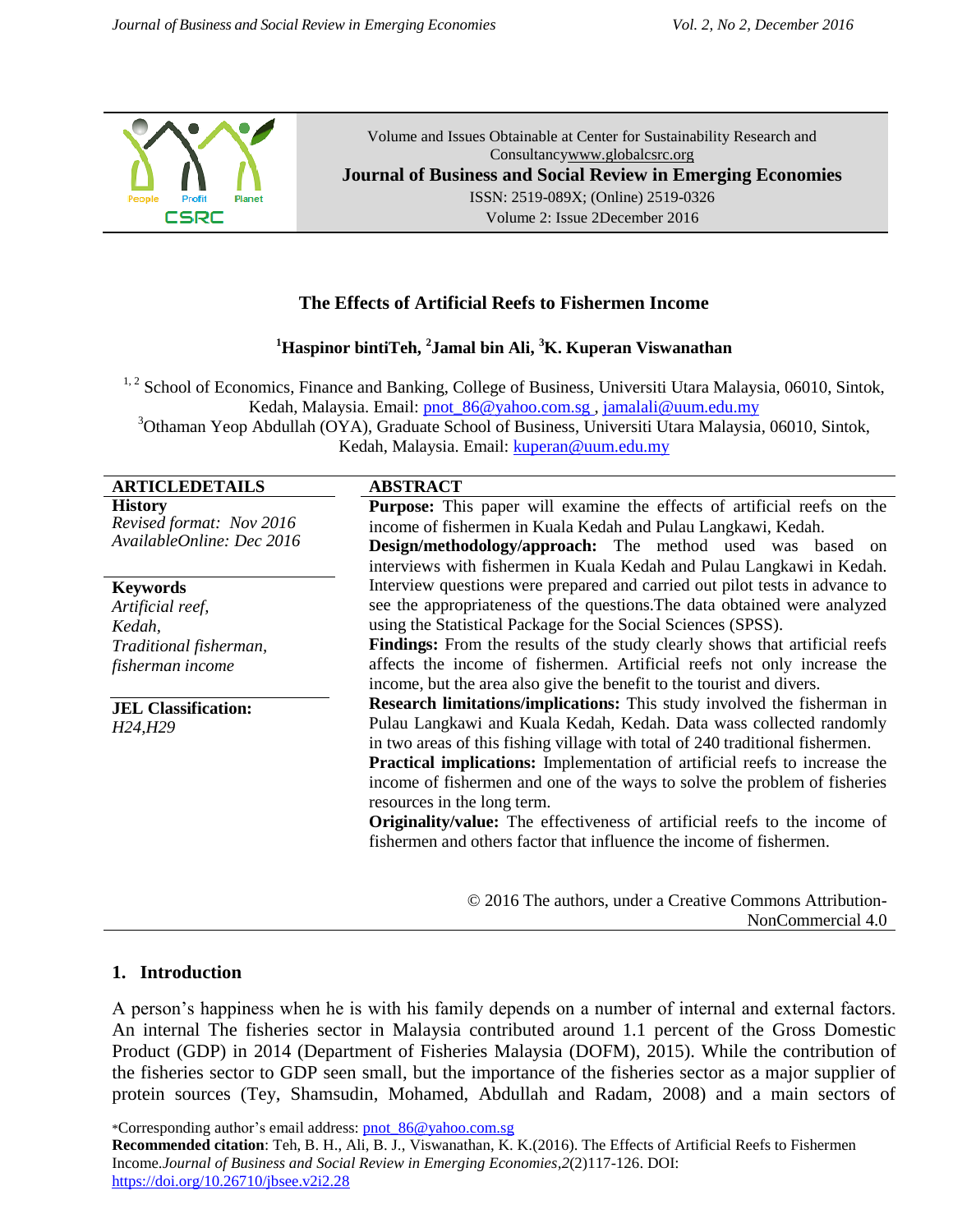employment for those living in coastal areas. Consumption per capita of fish as the main protein source in Malaysia is 45.5 kg per year, compared with meat just around 5.6 kg per year (Department of Statistics, 2014). This effected by the factor price of fish that more cheaper than meat price. This situation make demand of fish increase from 33.4 kg per year in 1986 to 45.5 kg per year in 2012. To fulfill high demand in this sector, overfishing was happened. Besidethats, country had to import from other countries like Thailand to fulfill fish demand in Malaysia.

The high demand for fish has caused over exploitation. This situation make a fisheries resources decrease and in long term marine resouces will collapes. The decline in fisheries resources has become a huge issue that will be an effect to traditional fishermen and country. This is because over 60% of the main source of supply of fish comes from coastal fishing (Malaysian Fisheries Development Authority (MFDA), 2014; Maznah, 2013).

In 2012 the number of fishing landings are 1.4 million tonnes with a value of RM 7857.85 million. This number isexpected to increase in 2020 with an increase of 1.8 million with an increase of 2.9 per cent per annum. However, if the resource continues decline, it will affect the national target for the fishery products landed by 500 thousand tonnes in 2020 (Ariff, Sharir, Ali, Majid and Hussin, 2011). Because of this situation, country has introduced artificial reef for long term solutions.

Artificial reefs are manmade that has a potential to accumulate and increase the production of fish (Ali, 2007; Shahbudin, Hafifi, Akbar, Kamaruzzaman, and Jalal, 2011; Ali, Hussain, Hamid and Abdullah, 2013). The implementation of the concept of artificial reefs is to put something natural or man-made material on the seabed for the purpose of replenishing the local fishery resources. After a period, these reefs will change to a suitable habitat for protection, construction and where to find food to most of the species and habitats of various flora and fauna (Ali, 2007).

Artificial reefs was first introduced in Malaysia arround 1975, and Kedah was the first artificial reef's project was implemented (Latun and Abdullah, 1991; Ali, (2007). In May 1975, artificial reefs have made by used tires in PulauTelur followed some other areas near to PulauPayar. Beside that, artificial reef also made by old boats and fishing vessels by foreigners who intruded country border. However, after 1995, artificial reef from tire were not used because it make the marine environment is damaged (Collins, Jensen, Mallinson, Roenelle and Smith, 2002; Sullivan, 2006)

Starting in 1986, artificial reefs was produced from PVC materials, ceramics, and cement concrete consisting of various forms (Islam, Kusairi, Shaufique, Aswani and Ali, 2013). Size artificial reefs also changed according to the location and seabed conditions. A large-sized artificial reefs in the area of Zone A in order to prevent trawlers from encroaching to the zone and protect resources from trawl net. Artificial reefs will be placed in the area between two to five nautical miles from the coast, in water depths ranging from 15 to 30 meters (DOFM, 2012; Islam *et al*, 2013) Although the artificial reef structures may cause trawl nets and drift nets damaged, and it is to stop trawlers and purse seines from disobeying the regulations. The trawlers not only cause small fish caught in the nets but this sea habitats are destroyed when a large part of the reef that was stuck in the nets (Ali, Mahyam, Illias, Abdullah, Yaacob and Zakaria, 2008)

According to DOFM, (2012); Islam *et al*, (2013), the implementation of artificial reefs is intended to:

- 1. Creating an ecosystem that serves as a sanctuary,
- 2. Provide a breeding and nursery areas for fish and other marine life,
- 3. Restoring and protecting marine habitats were destroyed by fishing activities, and
- 4. Helps restore and enhance fisheries resources in coastal areas to catch fish by traditional fishermen increased.

Studies on the effects of artificial reefs to the tradisional fishermen still limited. Study done by Johnson, Barnett, Martini, Craft, Ambrose and Purcell (1994) and Venkatasami and Mamode, (1995) found that artificial reefs provide a positive economic impact to the fishermen. In addition, there are several studies in Malaysia such as Islam et al (2013), Ali et al (2013) also showed a positive effect of artificial reefs to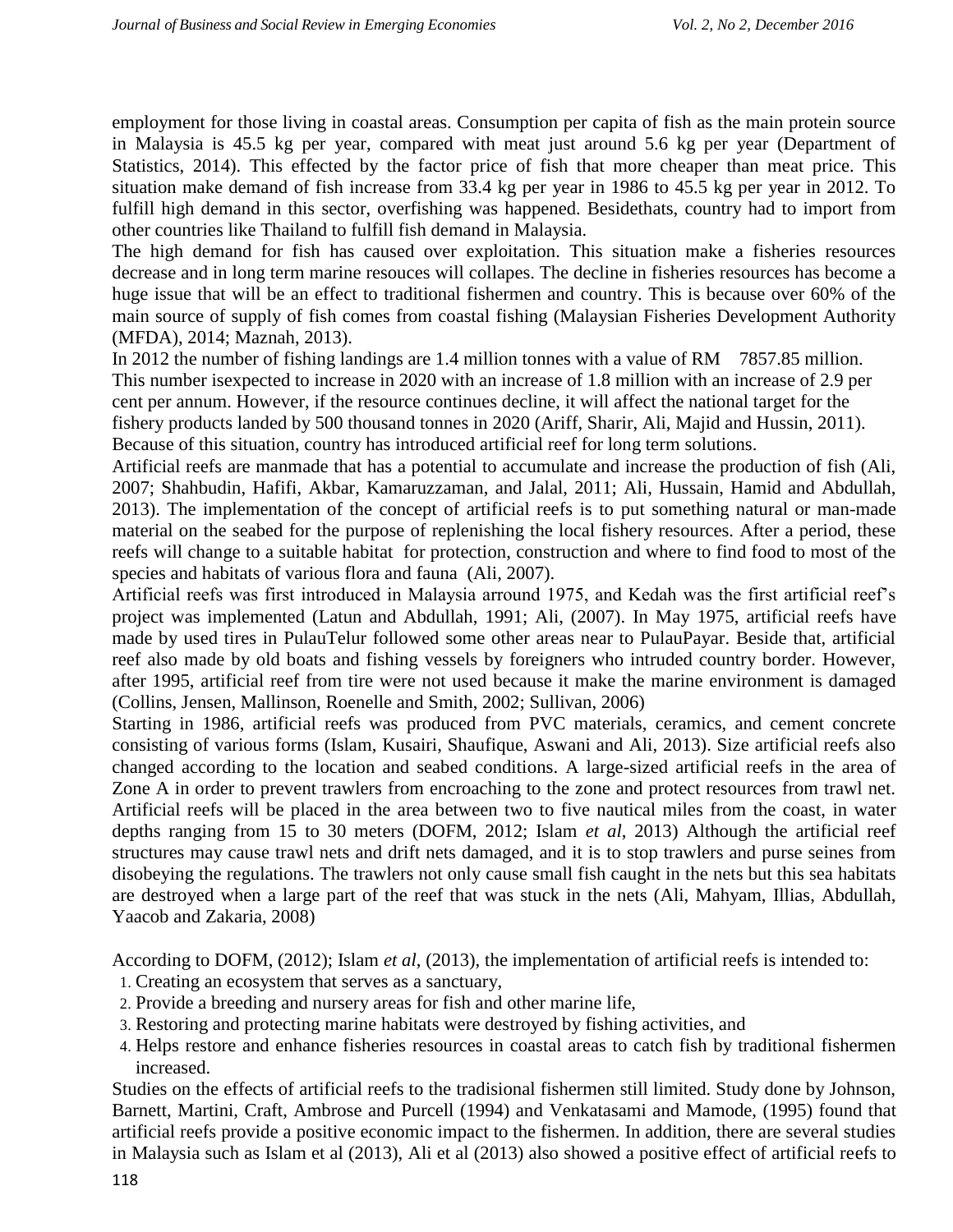fishermen. The important issues for the policy makers is the effectiveness of artificial reef to increase catches of fishermen. This is because goverment spend around RM20 million starts from introduced of artificial reefs until now.

## **2. Literature Review**

In early 1900, a fisherman found fisheries resources more in areas with rocky seabed and have the sinking ship. Accordingly, the traditional fishermen began practicing artificial reefs to increase catches of fish (Hung, 1988; Shahabuddin et al, 2011). Artificial reef designed by the government to improve fisheries resources thereby increasing the income of fishermen through the catch (Ali et al, 2013; Islam ,Kusairi, Fatimah, Aswani and Illisriyani, 2010; Omar, 2013; MohdFakhrudin, 2013 (a); MohdFakhrudin, 2013 (b).

Artificial reefs in Malaysia had been implemented for over 40 years through the provision of MFDA and DOFM with a total more than RM20 million. This is a huge ammount and invested by the goverment to ensure that fishery resources is stable and increased for the future. This program aims to increase the fishery resources and fishermen's income. To look the effectiveness of artificial reefs to fishermen, there are studies conducted in Malaysia such as Islam et al. (2010), Islam et al. (2013), Ali (2007), Hung, (1988), Latun and Abdullah (1991) and Ali et al. (2008). The study was conducted to see the effect of artificial reefs to fishermen in Malaysia and according to Hung (1988) and Islam et al. (2011) study on the effect of artificial reefs is still limited and only focused on income not others factors.

Compared to developed countries and other developing countries, the study of artificial reefs have been implemented for a long time ago. Among Leitao (2013); Watanuki and Gonzales (2006); Polovina and Sakai (1989), artificial reefs as a tool that can help improve fisheries resources, particularly in developing countries. Watanuki and Gonzales (2006) showed that artificial reefs have been able to improve the efficiency of fishing, protect beaches from erosion, encroachment of trawlers and attractions for divers.

Islam et al. (2010) to see the effects the implementation of artificial reefs in Peninsular Malaysia. The results showed that artificial reefs can increase the income of fishermen. Data in Islam et al. (2010) is the catch data based on type, operating costs and monthly revenue from fishing. Islam et al. (2010) used for the descriptive analysis showed that the average quantity of the catch, the fish landing and operating costs.

Islam et al. (2013) also studied the effect of artificial reefs to fishermen with the objective of the study is to look the economic impact of the implementation of artificial reefs in Terengganu and the second objective is to provide information to policy makers to manage the stability of the fishery resources. The results from the model, Islam et al. (2013) found that the income of fishermen in the area of artificial reefs less than the area that do not have artificial reefs. This is in contrast to studies was conducted by Islam et al. (2010) found that artificial reefs give the impact to the fishermen in that area. The difference in the results of this study may be due to several factors that can affect the results. The problems identified from the study are fishermen do not know about the location of artificial reefs, fishing costs are rising, conflicts between fishermen, the inclusion of small trawlers during the monsoon season and an artificial reef structure is not protected.

In addition, Ali et al. (2013) also shows the effectiveness of artificial reefs. The main objective of study in Ali et al. (2013) is to review the socio-economic impact from the implementation of artificial reefs among fishermen using different tools. The study area is Kelantan, Terengganu, Selangor, Johor, Pahang, Penang, Kedah, Perak, Perlis and Negeri Sembilan. Ali et al. (2013) used the interview method, in which a total of 506 fishermen involved. Target groups methods carried out in which the question has been set and is divided into six parts. The first section on demographics, second is knowledge of artificial reefs, third part is the location of fishing, the fourth is knowledge of the latest equipment on artificial reefs, the fifth part of the perception of the fishermen on the management and the last part is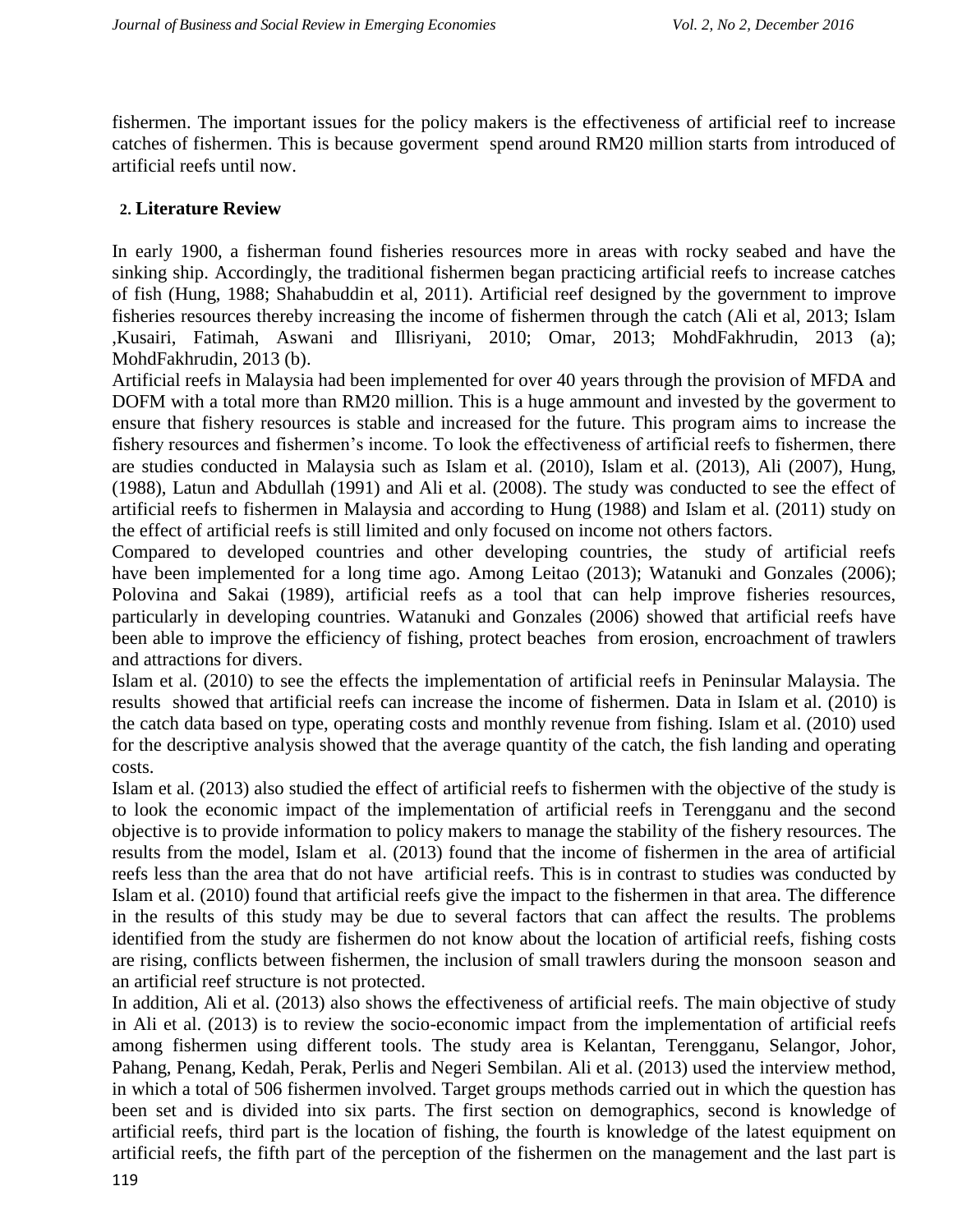related to socio-economic impacts of artificial reefs.

Results of the study revealed that as many as 78% said there was an increase in income, while the rest have no improvement. This is contrast to studies carried out by Islam et al. (2013). The difference results is due to differences in study variables where Islam et al. (2010) took operating costs, but Ali et al. (2013) does not take costs for the operation of fishing as variables. This difference can give the effect fishermen's income. If the cost incurred is equal to or more than the total income, this will cause the fishermen do not benefit from the project, but if this value is ignored losses suffered by fishermen can not be known and it is seen as a positive result by the fishermen.

David and Ismaili (2003) study on artificial reef ball type (reef balls) also showed a positive effect on the growth of fishery resources. The reefs in acting as a new reef habitat that give the benefits to the fishermen and divers. These reefs also act to prevent the invading trawlers from entering the area, and also approaching the turtle breeding area. The study was conducted in BatuPenyu near PulauTalang-Talang. The methods use is the Line Transect (LIT). This model is used to estimate the life of a group within a group in a particular area. Through this method, changes in coral on the stone will be recorded.

The establishment of this new artificial reefs help marine habitats have new breeding ground, particularly coral species that span the areas of marine habitat get food. While after two years, this type of ball overgrown reef algae and invertebrates as a source of food for some species. This has led to an increase in the number of fish populations in the area (David and Ismaili, 2003).

Seaman and Hoover (2001) in a study looking at the impact of artificial reefs on recreational fishing where it affects fishermen and divers. Through a survey was conducted, fishermen more attract to fishing in the area of artificial reefs and by 13% diver makes the artificial reefs as location to dive. Fishermen and divers also expressed their willingness to pay will be made to build a new artificial reef to obtain high interest.

In addition, Ditton, Thai, Riechers and Osburn (2002) see the effects on the economy from the artificial reefs. Ditton et al. (2002) also see the effects of artificial reef to divers in that area. The study was conducted in Texas with total of 528 respondents participated in the survey. It is conducted through email and phone calls. Ditton et al. (2002) using the total output, income, and the number of workers involved. Therefore, to see the effects of the economic impact, Ditton et al. (2002) takes into account the total expenditure and the number of trips per day. Number of times divers do diving in that area will be taken to see the number of overall expenses incurred. The more often divers do this activity shows that many divers benefit get from the artificial reefs

The total trip expenses  $x =$  total amount spent

Azhdari, Ibrahim, Arshad, Shohaimi, Ajdari and Ibrahim (2012) in the study also shows the effectiveness of artificial reefs. Based on this study, Azhdari et al. (2012) used four types of artificial reefs like reef balls, *LanehMahi*,used items and combination of all three types of materials from groups A, B and C. Laneh Mahi is a reef that traditionally use fronds that placed in a sea area with the aim of increasing the number of the region's fisheries. Therefore, to see the effect obtained through these types of reefs every area of artificial reefs will be checked every three months. At each visit, nets used and placed in each study area for 5-7 days. Then haul visits and other types of fish will be classified according to species and groups of fish. Results are calculated in terms of the amount of weight (kg).

# **3. Research Method**

.

120 A total of 240 fishermen from Kuala Kedah and Pulau Langkawi, Kedah involved in this research. In addition to fishermen, the staff from Department of Fisheries Malaysia (DOFM) and the Fisheries Development Authority of Malaysia (FDAM) are also involved. The interviews was conducted to see the effect of artificial reef that received by fishermen. Before carrying out the questionnaire, questions will be appropriately designed in advance and it should be reviewed prior to submission to the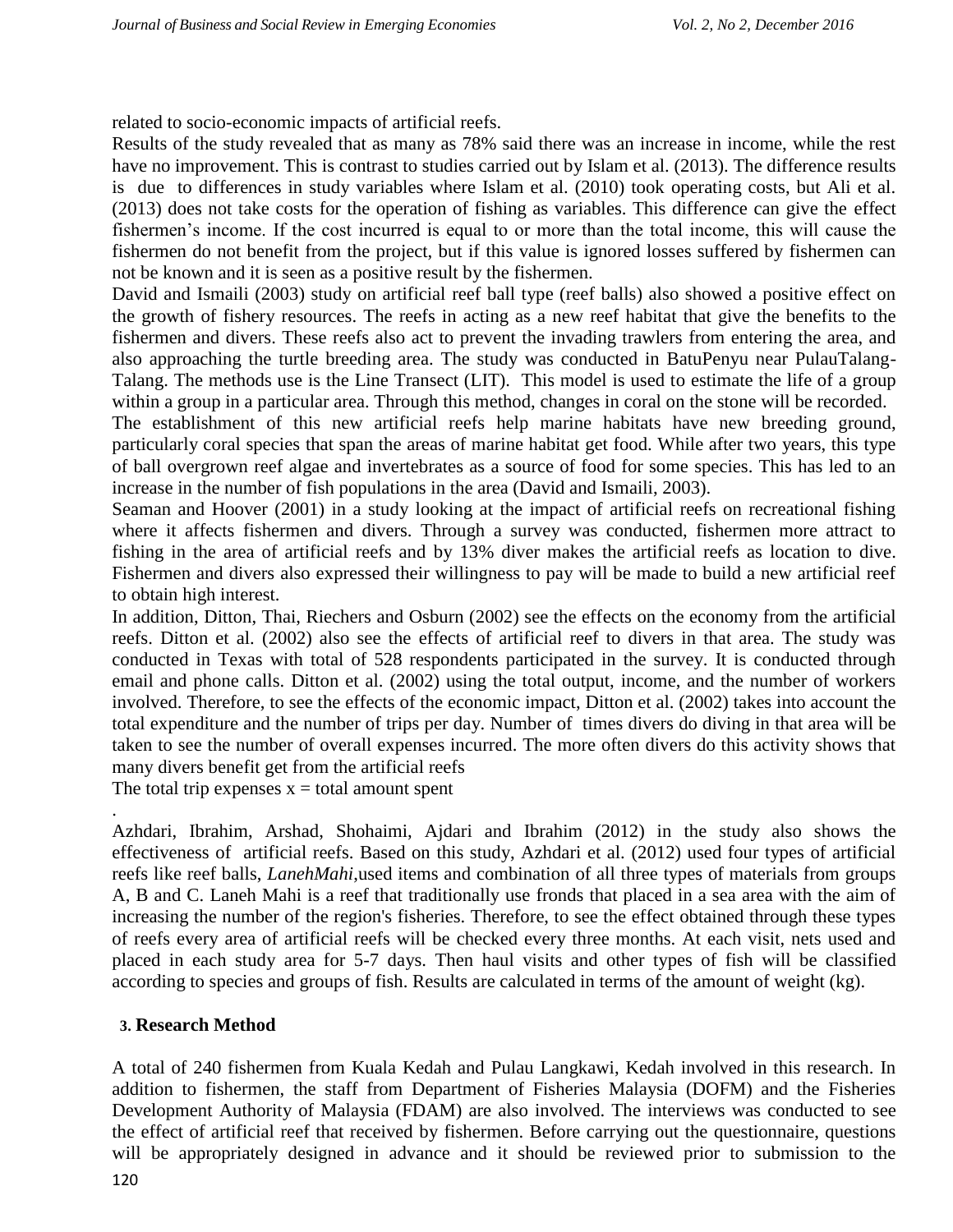fishermen. A pilot study was conducted in Pulau Tuba, Langkawi, Kedah on October 5, 2014 and the second on October 31, 2014. The first pilot study the reliability (Cronbach's alpha) is 44% and the second is 78%. From this value indicates the reliability is high and the questions this study is suitable for use in this study.

After a pilot study carried out, the latest questionnaire formed and divided into 5 main sections as well as a number of questions in each fraction major sections: Section of this questionnaire focuses on the Head of Household (HoH). It will include questions related to the role of HoH and also about the background of the respondent. Where it will involve some fractions such as questions relating to the fishing experience, knowledge of fisheries, fishing equipment and appropriate fishing techniques, the tendency to choose the type of fishing equipment, and the season. In addition, questions must be asked regarding respondent demographics such as gender, race, marital status and so on to get information about the fisherman.

The second part includes questions related income and expenses HoH. Where it will be divided into two parts, revenue and expenses. On the revenue side, all of HoH inflow of money will be calculated. This includes contributions from various quarters and ancillary works. On the expenditure side, the outflow of money all of HoH will be calculated. The third part, information of assets held by households. Information of facilities and equipment will be assessed household respondents in this section. Through facilities and home furnishings, the living standards of fishermen can be seen.

The fourth part of the fishermen's social relationship. The relationship between the family, the community, and participation in politics will included in social part. This section will also look at the contributions by the fishermen in improving the quality of life. The last part is focused on the role of artificial reefs in the study area. Among the questions that must be asked is the knowledge of fishermen about the role of artificial reefs, the area was carried out and the cost of implementation.

Based on the objectives, the model established,

Y = α + cost*1+* No.F*2 +* YxF*3+* Age*4* + No.Fg*5+* No.H*6 +* AR*7 +* Equip*8+* Sea*9* + *ẻ* which,

Cost = Cost of fishermen's daily operations such as fuel, food and other necessities like a bait.

 $No.F = Frequency$  fishermen out fishing day preformance $No.Fg =$  number of fishermen involved in a boat

 $No.H =$  Number of households of fishermen  $Age = age$  of fishermen

 $equip = Fishing equivalent$ 

 $YxF = Income from others activities sea = Season$ 

 $AR =$ Artificial reefreefs

This model is analyzed using logit model which, artificial reefs is a dummy variable with  $0 = no$ artificial reef areas,  $1 = \text{area}$  has an artificial reef.

### **4. Finding**

### **4.1 characteristics of fishermen**

#### *Age*

From the research was conducted that showed involvement of young fishermen is more than the older. This is*because the factors such as inherited the job from family member. Beside the encourage from family members, natural factors also give the reason for these people to choose work as a fisherman. It is supported by Stephen and Barry (1995), the choice of employment population is based on the region's economy. For example, residents of the island and close to sea will choose jobs related fisheries sector, while the population of the rural areas tendency to choose jobs based on agriculture is high.*

In addition, from the results of interviews conducted, some fishermen are shifted to the industrial sector but do not have the compatibility and back the fisheries sector. The third group is the highest fishermen aged between 40 - 49 years with the number of respondents is 24%, followed by fishermen aged 50 to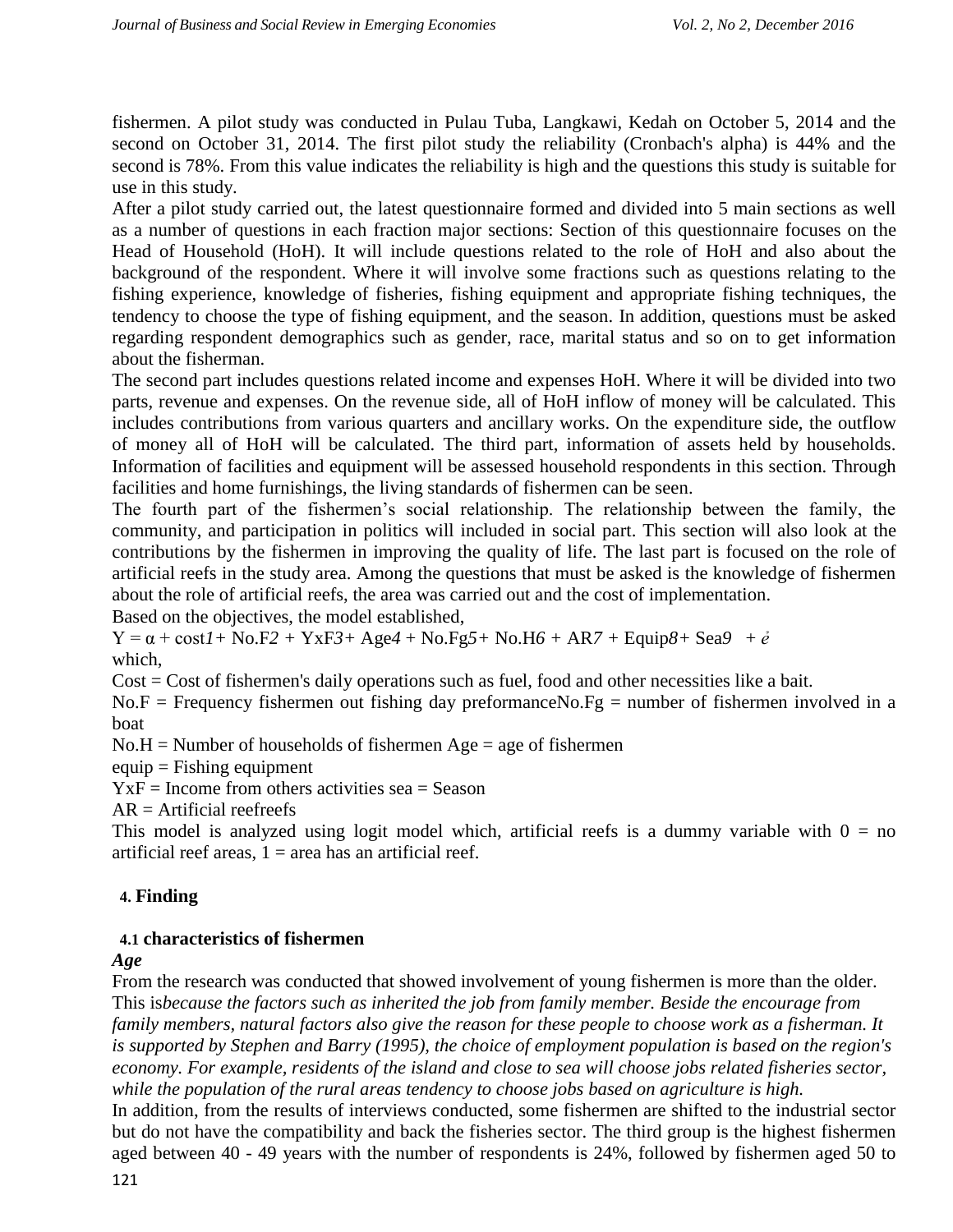59 years with the percentage of respondents involved is 12%.

### *An experience*

Fishermen aged over 30 years tend to have experience of more than 7 years and more. This is because based on the study, the fishermen got involved as early as the 20 years and this encouraged fishermen have a lot of experience. After completed the education up to high school level and choose not to further the studies this is an option field to work for residents in areas near the coast (Stephen and Barry, 1995). Fishermen's experience depends on how early fishermen get into this field and also depends on the level of education. For fishermen aged 50 and over, formal education received by them only at the level of primary education. This an encourages fishermen been in this field as early the 13 years and majority have experience more than 36 years.

### **4.2 fishing equipments**

Fishing equipment is a requirement for fishermen to proceed the activity. Fishing equipments also will show the characteristics of the fisherman. For example, the class B fishermen called upon the type of nets used like fishing trawlers. Traditional fishermen tend to have simple equipment such as drift nets and canoes or boats compare to comercial fishermen that have more modern equipment. For example, traditional fishermen have a box with ice to store the fish so that it remains fresh compare to comercial fishermen that have a room freezer in boat to put the fish.

### **Boat and fishing net**

Traditional fishing boat is less than 5 tons. Some fishermen use canoes to collect clams and crabs. The table shows the price of boats purchased by fishermen. Of the total, as many as 150 fishermen said the boat used to catch fish bought at the price of RM10'001-RM15'000. This price includes two types of model boats of wooden and fiberglass model. For a new model like fiberglass boats normally have a high price in market compare to the wooden model. According to the fishermen, wooden model more cheaper than fiberglass because a few factors. This type of boat is the kind of old and owned by fishermen aged 50 years and older. Furthermore, there are also fishermen who buy from other fishermen and get a cheap price. The large-sized boats normally it can accommodate 5 employees of the skipper and crew and costly around RM15'000-RM20'000. Compared to the boat with invesment below RM 10,000, the number of fishermen involved was small, only around 3 people

For other equipment such as engines, most of the traditional fishermen using outboard engines. This is because the use of outboard engines suitable for the open fiberglass boat. While the engine is also better suited to boats which have an enclosed space such as a trawler. The horsepower (hp) engine for traditional fishing boats are small. This is consistent with the weight of the boat and the boat's small size.

#### **4.3 Operating costs**

The operating costs is an important thing for fishermen to start fishing operations. These costs are divided into two, fixed costs and variable costs. Fixed costs are the costs of buying a boat, nets, engines and anothers fishing equipment such as fishing lines. While vriable costs include costs such as the cost of fuel, charges for food and bait for fishing.

While for the variable costs, it is calculated based on the total number of days fishermen go to fishing. According to the study, most of the fishermen catch every day except Friday. There are also fishermen out fishing subsidies granted according to the number of 22 days. Fuel consumption by the fishermen is based on the location of the fishermen want to catch fish. Normally not more than 5 nautical miles. The minimum usage is in approximately around 10 liters that costly RM20. If the fishermen want to find a different location usually the fuel quantity will be add to make sure oil sufficient for a every trip.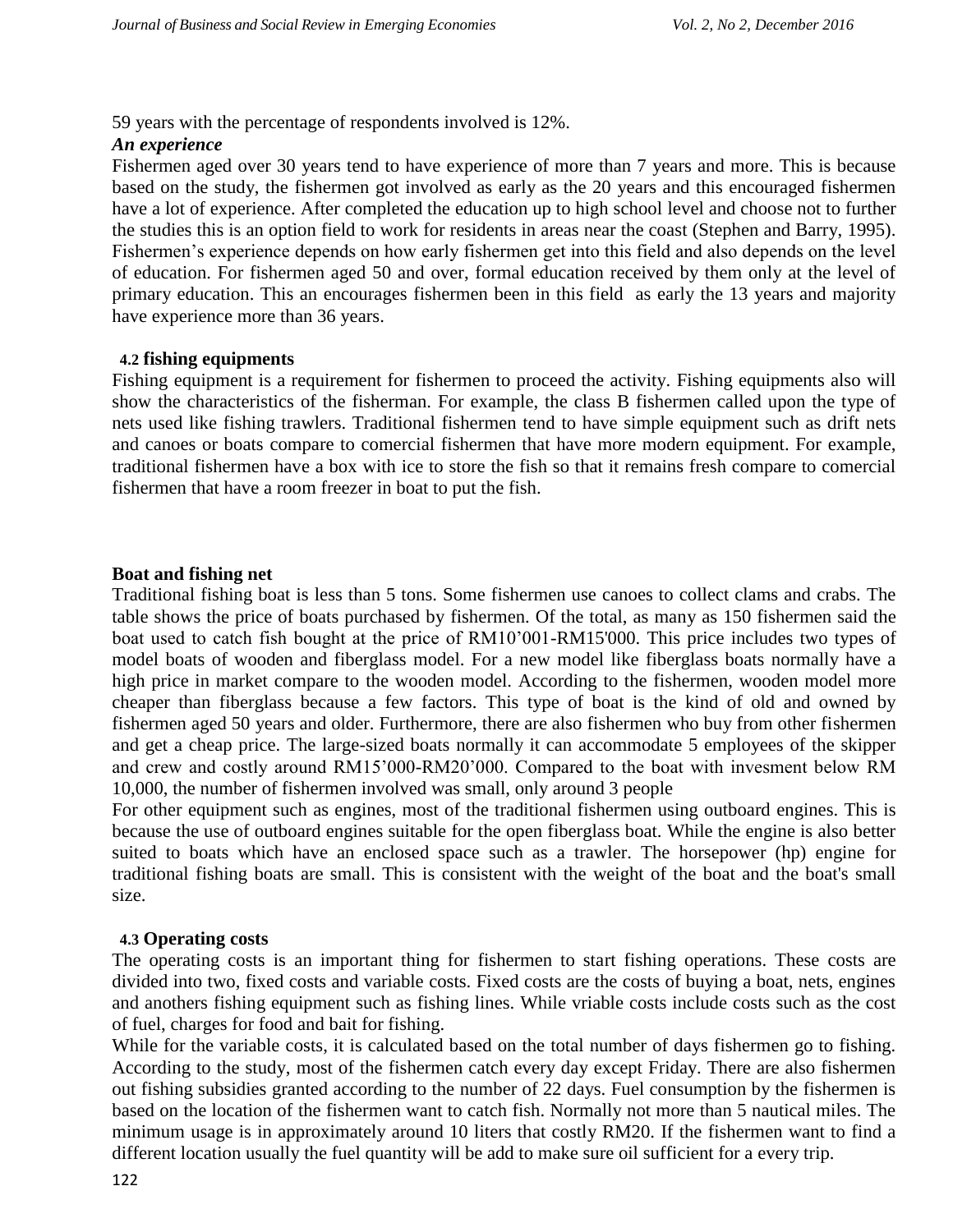In addition, the cost of the food supply is also required and the fishermen just allocate a smaller amount arround RM10. There are also fishermen who bring food from home to save the costs. While the cost for bait is depends on the type. For raw bait it's cheaper than artificial bait. For example, artificial bait for fishing can be reached RM50*but it can be used repeatedly compare to raw fish like macarel just arround RM5/kg.*

## **4.4 Effect of artificial reefs**

The benefits of artificial reefs asked to fishermen in five levels or stage that can directly choose by fishermen. The first stage is very advantageous, second are not beneficial, the third is not sure. The first stage and the second will show the fishermen said that artificial reefs not give any benefits that could help improve catches of fish and income. The third stage, the fishermen feel unsure whether artificial reefs benefit or not to fishermen. While the fourth and fifth level shows fisherman said artificial reefs give the benefit and very beneficial. Number 1 until 5 that can show the exactly how the fishermen think about effect of artificial reef.

The majority of fishermen agree that articial reef give the impact to income. Between the benefits specified by the fishing is increasing the number of catches in the artificial reef area. These factors encourage some fishermen to make the location of artificial reef as a main location for fishing. This location will help fishermen save fuel consumption because the fishermen already know where to put the nets in order to get more catch of fish and to avoid damege to the net.

In this location, there are also various species of fish compared to other areas. The species is classified as grade A fish where it has a high price in the market. Besides that, the other benefits such as area artificial reefs can prevent the invasion of trawlers and areas suitable to take the tourists to fishing in that area. In addition, when fishermen take the tourist to that area to fishing, this also will help to increase income through the tourist.

#### **4.5 Income of the fishermen**

The results showed that the artificial reefs was significant to give the effect on income of fishermen. To see the level of fishermen's income, it is divided into two, that is 0 to income of less than RM1,000, while 1 to income more than RM1,000. This is to see the difference in fishermen's income with previous studies. According to the BanciSendi (2007) the number of fishermen who earn RM1000 is still at low rate.

According to a study conducted shows majority of fishermen have income of more than RM1,000. A total of 165 fishermen have income more than RM1000 compare to the 75 of fishermen have incomes less than RM1000. This clearly shows the changes in the income of fishermen.Furthermore, there are other factors that encourage fishermen to increase income from artificial reef. Which is include bringing the tourists to fishing in the area. This can help fishermen raise the income through artificial reefs.

### **5. Conclusion**

From the results of the study clearly shows that artificial reefs affects the income of fishermen. Artificial reefs not only increase the income, but the area is also used as a travel area for divers. Fishermen also get additional income through the tourists from bring them to the location of artificial reefs for fishing. For fishing enthusiasts, this is an ideal location to attract and give the best results to the fishing. This also increase the income of fishermen, although not through the catches but by bring the tourist go to the area.

Artificial reef studies should be conducted more to make sure artificial reef give the effect to the fishermen. In addition, management should maintain and manage the area of artificial reef in order to prevent the intrusions by the trawler. This is because, it will cause artificial reefs will be damaged if the trawler enter in that area. The damaged will make destroyed breeding grounds and in long term it will effect fisheries resources.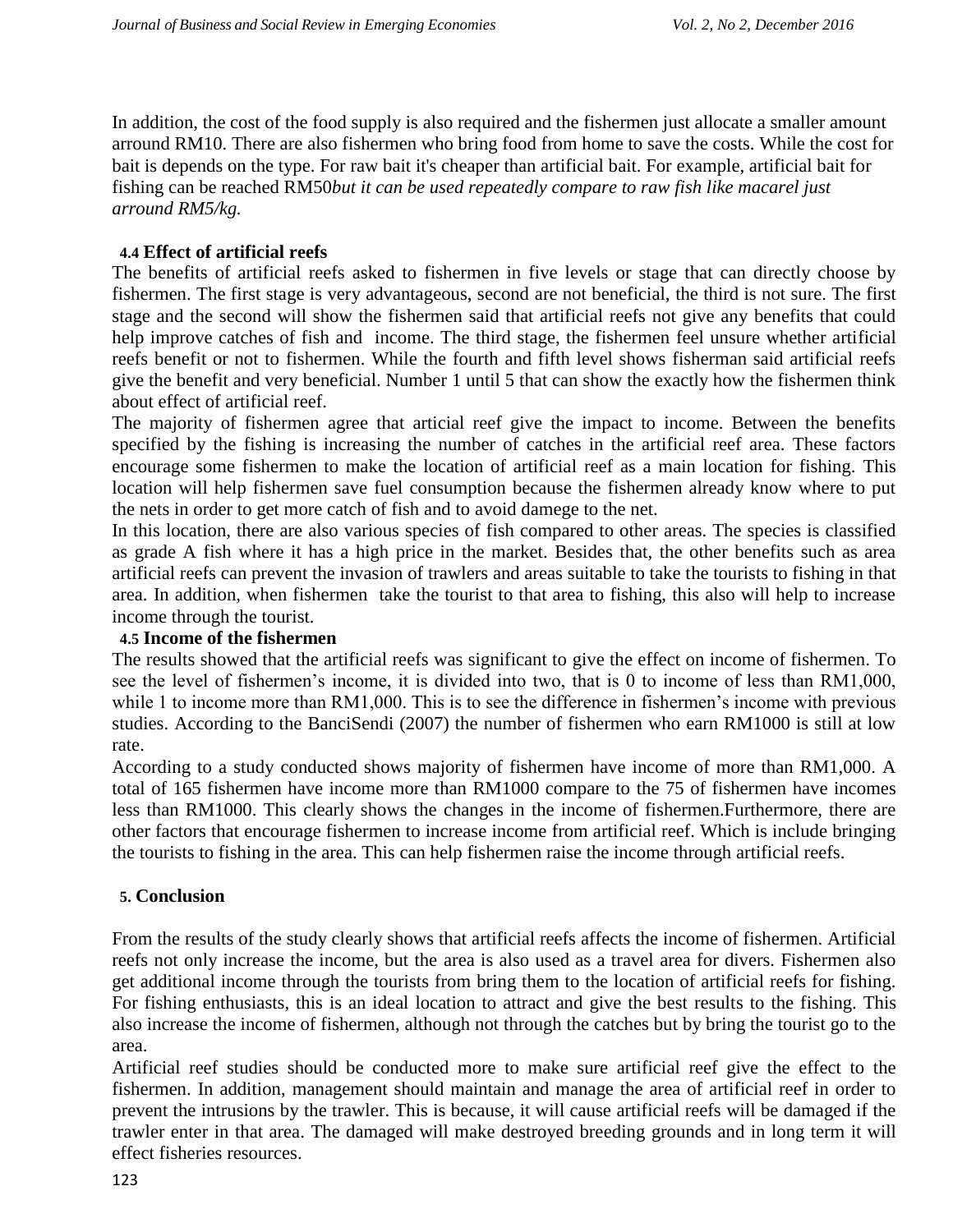Maintain and management very important to make sure artificial reef can be solution for fisheries resources. This is because if the artificial reef is not maintained properly, it will cause the loss for various parties. The fishermen who will remain the level of income in the long run but had to switch the direction and looking for another job due the lack of fishery resources. The country will have many problems such as lack of food supplies, unemployment and poverty among the fishermen.

## **Reference**

Ali, A. 2007. *Penyelidikantukuntiruandasarlembut di Kedah*. Departmenpenyelidikandanpengurusansumberperikanan Marin. Malaysia.

Ali, A., Hussain,M. L, Hamid, S. A. & Abdullah, W. S. W. 2013. *Artificial reefs (ARs) program in Peninsular Malaysia a social Assessment on its effectiveness.* Institute of Oceanography and Environment.

Ali, A., Mahyam, M.I., llias, Z.., Abdullah, M. P., Yaacob, K.K.K., &Zakaria, N. A.

2008. *Status tukuntiruan di perairan Terengganu berdasarkanpenilaianimejmenggunakan sonar pengimbassisi*. JabatanPerikanan Malaysia. pp57.

Ariff, M.R, Sharir, M. M., Ali, I., Majid. M, &Hussin, H. 2011. *Perkembangan perusahaanperikanan di semenanjungmalaysia: isudanpersoalan*. Jati, Volume 16, 265-299

Ariff, M.R, Sharir, M. M &Zarina, A. 2007*. Masalahnelayantradisional di Semenanjung Malaysia: Penyelesaiantanpakesudahan*. Jati, Vol. 12.

Azhdari H., Ibrahim, M. Arshad, A., Shohaimi, S.,Ajdari Z., & Ibrahim, Z.Z. 2012. *The effect of artificial reefs on fish assemblage versus natural sites in the Bandar Lengeh-Iran.*Iranian Journal of Fisheries Sciences 11.1. pp 1-12.

BanciSendi. 2007. *Sosioekonominelayandan data isirumah*. LembagaKemajuanIkan Malaysia. Malaysia.

Collins, K. J., Jensen, A. C., Mallinson, J. J., Roenelle, V. &. Smith, I. P.. 2006. *Environmental impact assessment of a scrap tyre artificial reef.* Journal of Marine Science Volume 59, Pp. S243-S249.

Daud. A. & Ismaili. B. Pit. 2003. Study on reef ball at BatuPenyu nearby TalangTalang Island. Malaysia.

Ditton, R. B, Thailing C. E, Riechersz. R., &Osburn, H. R. 2002. *The Economic Impacts of Sport Divers Using Artificial reefs in Texas Offshore waters.*Gulf and Caribbean Fisheries Institute. p344-356.

DOFM. 2001-2014. Department of Fisheries Malaysia. [www.dof.gov.my](http://www.dof.gov.my/) Malaysia.

DOS. 2001-2014. Department of Statistics Malaysia. [www.dos.gov.my.M](http://www.dos.gov.my/)alaysia.

Fakhrudin, M. Y. (a). 2013. *Tukundibina, pendapatandijana*. BeritaPerikanan:. 84:5. JabatanPerikanan Malaysia. Malaysia.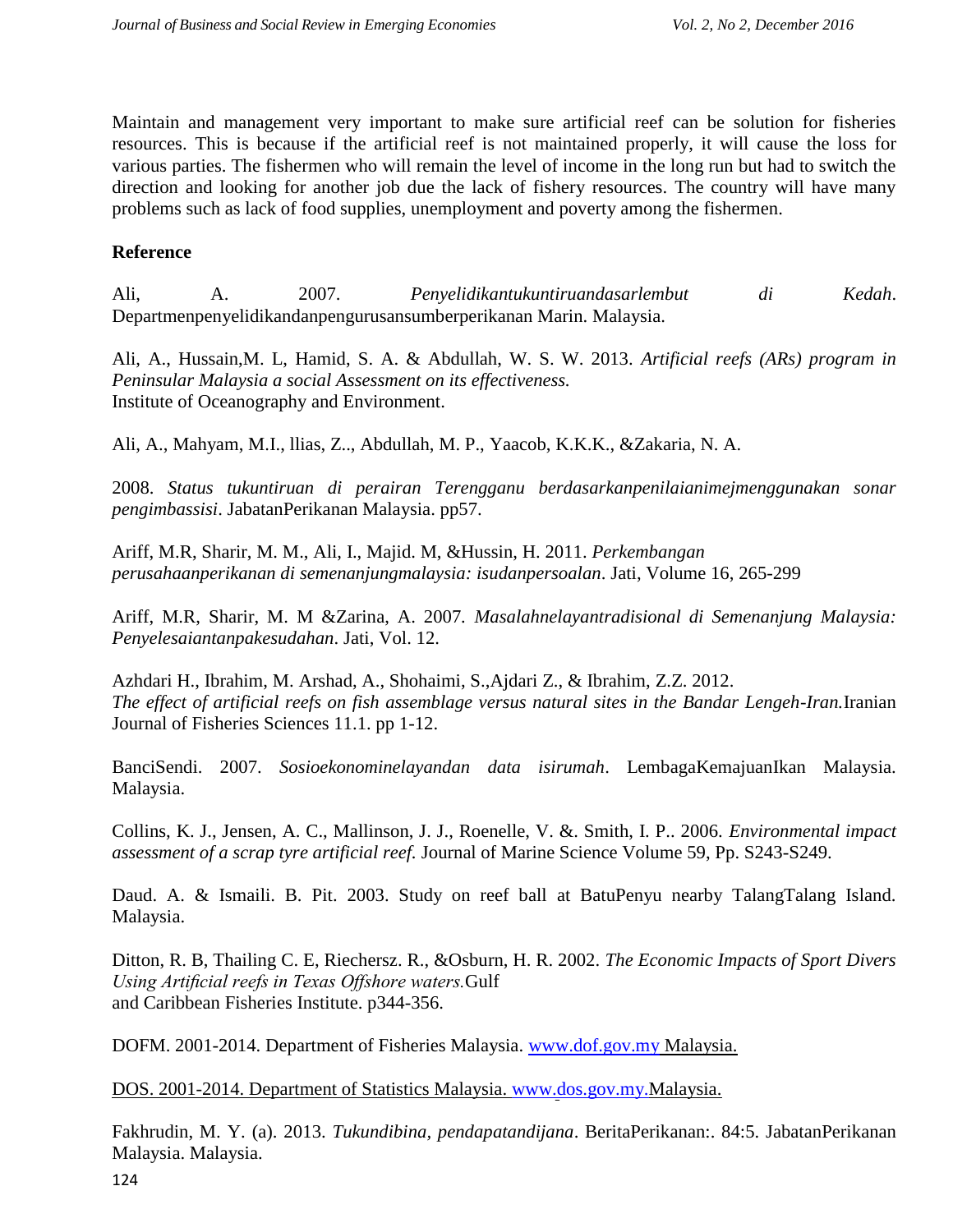Fakhrudin, M. Y. (b). 2013. *Tukuntiruanterbuktiberiimpakpositifkepadanelayantradisional Terengganu*  BeritaPerikanan: 84:6. JabatanPerikanan Malaysia.

Hung. E. W. F, 1988. *Artificial reef development and management in Malaysia*. Fisheries Reseacrh Institute, Department of Fisheries, Ministry of Agriculture, Malaysia.

Islam, G.M.N., Kusairi M. N., Fatimah M. A., Aswani F. M.N. &Illisriyani, I. 2010. *assessing the impact of artificial reefs in Malaysia*. Institute of Agricultural and food policy studies.

Islam, G.M.N., Kusairi M. N, Shaufique, F. S., Aswani F. M.N & Ali, A. 2013. *Socio economic impacts of artificial reefs on artisanal fishers in Peninsular Malaysia*. Institute of Agricultural and food policy studies.

Johnson, T.D., Barnett, A.M., De Martini, E.E., Craft, L.L., Ambrose, R.F., &. Purcell, L.J. 1994*. Fish production and habitat utilization on a southern California artificial reef*. Bull. Mar. Sci. 55. 2-31, 709-723.

Latun, A. R. & Abdullah, M. P. 1991. *Artificial reef in Malaysia: A country review paper*. Fisheries Reseacrh Institute, Department of Fisheries, Ministry of Agriculture,Malaysia.

Leitão, F. 2013. *Artificial reefs: from cological processes to fishing enhancement tools*. Brazilian journal of oceanography, 61.1:77-81,

Maznah. O. 2013. Penerajuindustrilautdalambuktikankemampuan. BeritaPerikanan.JabatanPerikanan Malaysia.

MFDA. 2001-2014. Malaysian Fisheries Development Authority. [http://www.lkim.gov.my.](http://www.lkim.gov.my/) Malaysia.

Omar Saad. 2013. Perikananrekreasijanjikanpulanganlumayan. BeritaPerikanan: 84:9. JabatanPerikanan Malaysia.

Polovina, J.J.,&. Sakai, I., (1989). *Impacting of artificial reefs on fishery production in Shimamaki. Japan*. Bulletin of Marine Science. 44.2.997-1003.

Saad, O. 2013. *Lesen sampan khasditarikbalikjikagunapukatsorong.* BeritaPerikanan: 84:5. JabatanPerikanan Malaysia

Shahbudin, S., Hafifi Hafiz, Z., Akbar, J.B., Kamaruzzaman, B.Y. &. Jalal K.C.A., 2011. *Distribution and Diversity of Corals on Artificial Reefs at PasirAkar and Teluk Kalong, Redang Island, Malaysia*. Journal of Applied Sciences, 11: 379-383.

Seaman, W. J. 2002. *Unifying trends and opportunities in global artificial reef research, including evaluation.* Journal of Marine Science, 59: S14–S16.

Seaman, W. J., & Hoover, A. 2001. *Artificial reefs: The Florida Sea grant connection.* Florida Sea grant.

Stephen, B. &. Barry D.C. 1995. *Small island states and sustainable development: strategic issues and experience.* Environmental Planning Issues. No. 8,